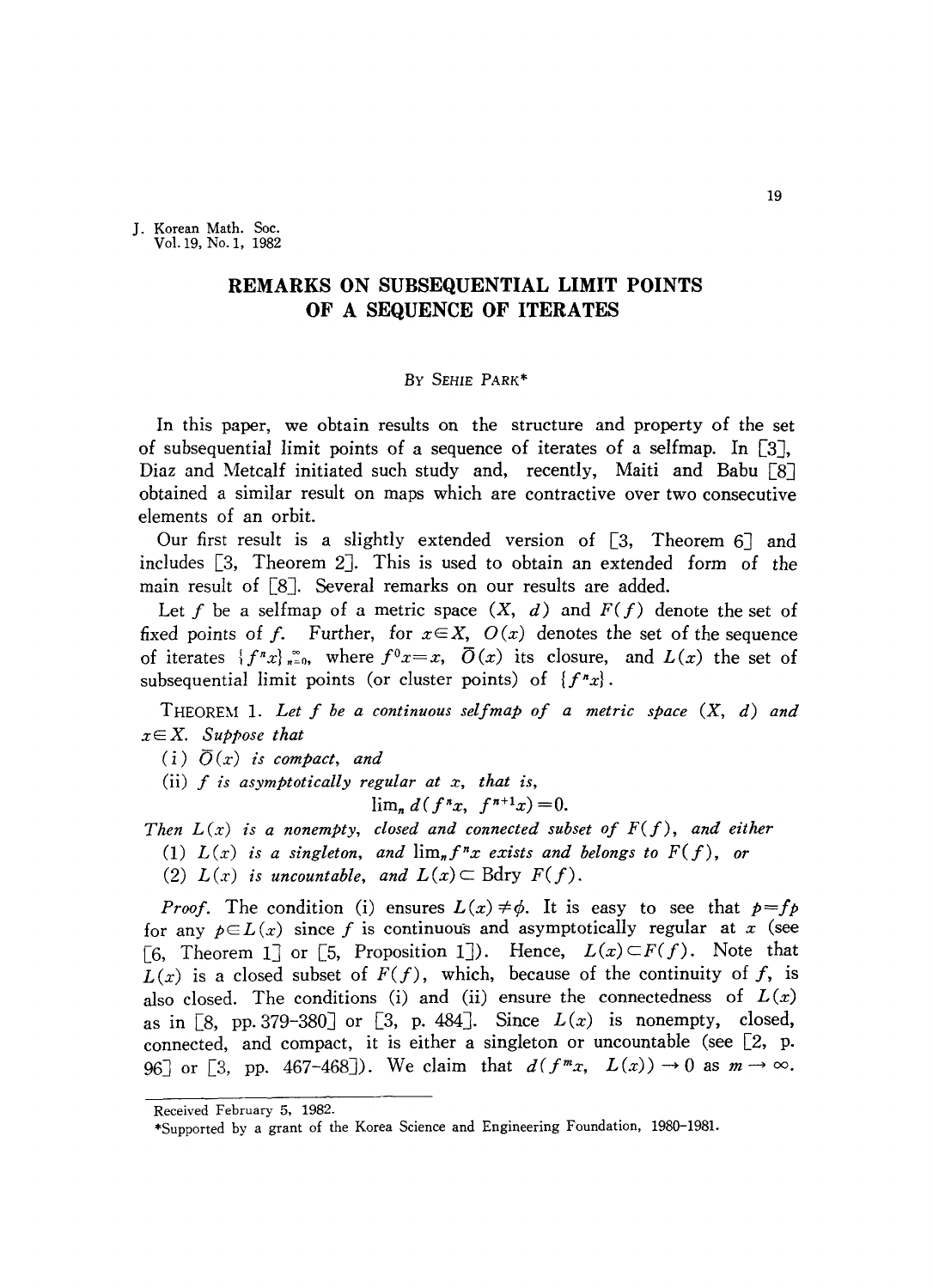#### 20 Sehie Park

and the control of the control of the

Otherwise, there exist an  $\varepsilon > 0$  and a sequence  ${m_i}_{i=1}^{\infty}$  of integers such that  $d(f^{m_i}x, L(x)) \geq \varepsilon$ . Since  $\overline{O}(x)$  is compact,  $\{f^{m_i}x\}$  has a subsequence, say  $\{f^{n_i}x\}_{i=1}^{\infty}$ , converging to some  $p \in L(x)$ , whence we have  $d(f^{n_i}x, p) \leq \varepsilon$ for sufficiently large *i*, a contradiction. This shows that if  $L(x)$  is a singleton, then  $\lim_{m} f^{m}x$  exists and belongs to  $F(f)$ . In case that  $L(x)$  is uncountable, we have  $L(x) \subset B$ dry  $F(f)$  by the argument in [3, p. 469]. This completes our proof.

In Theorem 1, the condition (i) can be replaced by the compactness of  $fX$ , without affecting the conclusion. This result was obtained by Diaz and Metcalf  $\lceil 3, \rceil$  Theorem 6.

Note also that the main result of Diaz and Metcalf [3, Theorem 2] also follows from Theorem 1. For if  $L(x) \neq \phi$ , their assumptions imply that  $\overline{O}(x)$  is compact (see [8, p.379]) and that  $\lim_{n} d(f^{n}x, f^{n+1}x) = 0$  (see [3, p. 466]) for each  $x \in X$ .

Many variations and corollaries of Theorem 1 can be obtained as those of [3, Theorem 2],  $e.g.,$  in Theorem 1, if  $X$  is a nonempty closed subset of the real line, then only the case (1) holds.

In Theorem 1, if  $O(x)$  is compact instead of (i), then (ii) implies the connectedness of  $L(x)$ , by a result of Barone [1]. This fact was generalized by Niechajewicz [9].

Theorem 1 can be regarded as a prototype of numerous extensions of the Banach contraction principle. The techniques used to obtain such extensions have been standard since Banach: place contractive conditions on maps so that suitable iterations (orbits) give Cauchy sequences, so well as one of continuity of the maps at the limit points, and another general fixed point (or coincidence) theorem results. Certain contractive type conditions on maps have two roles: first, they assure that certain iterations are Cauchy; and second, they assure the uniqueness of fixed point. In other words, such conditions assure (i) and (ii) in Theorem 1, and then assure the conclusion (1).

Further, it is well-known that if  $f$  is a continuous densifying selfmap of a metric space X and  $O(x)$  is bounded for some  $x \in X$ , then  $\overline{O}(x)$  is compact. Therefore, Theorem 1 is also a prototype of fixed point theorems on certain densifying maps, *e.* g., see results in [7J.

# From Theorem 1, we obtain the following

THEOREM 2. *Let* f *be a continuous setfmap of a metric space (X, d) and xEX. Suppose that*

 $\sim$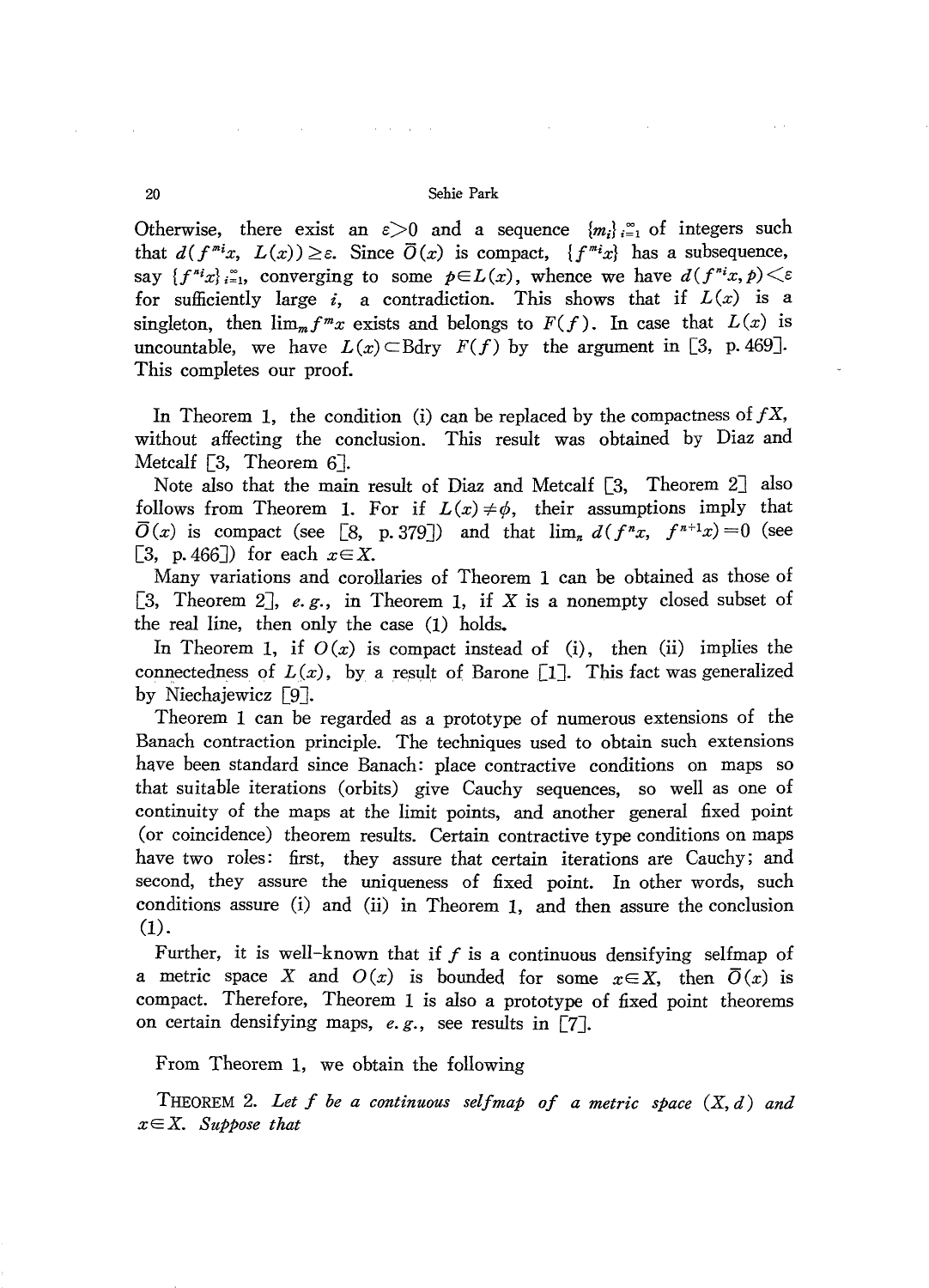(i)  $\overline{O}(x)$  *is compact, and* (iii) f *satisfies*

$$
d(fy, f2y) < d(y, fy)
$$

*for* each  $y \subseteq \overline{O}(x)$ ,  $y \neq fy$ .

*Then the conclusion of* Theorem 1 *holds.*

*Proof.* **In** view of Theorem 1 it suffices to show that (iii) implies (ii). Setting  $c_i = d(f^i x, f^{i+1} x)$ , we have  $c_{i+1} \leq c_i$ . Therefore,  $c_i \rightarrow r$  as  $i \rightarrow \infty$ , where  $r=\inf\{c_i\}$ . For any  $p\in L(x)$ , there exists a subsequence  $\{f^{ik}x\}$ converges to  $\phi$ . Since f is continuous,

$$
f^{ik+1}x = f(f^{ik}x) \rightarrow f p
$$

and

$$
f^{ik-2}x = f^2(f^{ik}x) \rightarrow f^2p
$$

as  $k \rightarrow \infty$ . Thus we have

$$
r = \lim_{k} d(f^{ik}x, f^{ik+1}x) = d(p, fp),
$$
  
\n
$$
r = \lim_{k} d(f^{ik+1}x, f^{ik+2}x) = d(fp, f^{2}p).
$$

Suppose  $p \neq f p$ . Then we have

$$
d(fp, f2p) \triangleleft (p, fp)
$$

by (iii), which is impossible. Hence, we have  $p=f_p$ , and (ii) holds. This completes our proof.

Theorem 2 is a particular case of  $[4,$  Theorem 1... Note that the main result of Maiti and Babu [8, Theorem 3J follows from Theorem 2. Note also that a number of generalizations of the Banach contraction principle may follow from Theorem 2.

Therefore, Theorem 1 unifies and extends all the main results of  $[3]$  and [8].

## **References**

- 1. G. G. Bnrone, *Limit points of sequences and their transforms by methods of summa· bility,* Duke Math. ]. 5 (1939), 740-752.
- 2. C. Berge, *Topological spaces*, Oliver & Boyd, London, 1963.
- 3. ]. B. Diaz and F. T. Metcalf, *On the set of subsequential limit points of successiz'e approximations,* Trans. Amer. Math. Soc. **135** (1969), 459-485.
- 4. S. Park, *A unified approach to fixed points of contractive maps,* ]. Korean l\1ath. Soc. **16** (1980), 95-105.
- 5. , *A general principle of fixed point iterations on compact inten.'als,* ]. Korean Math. Soc. **17** (1981), 229-234.
- 6. \_\_\_\_\_\_\_ and B. E. Rhoades, *Some general fixed point theorems*, Acta Sci. Math. **42** (1980), 299-304.